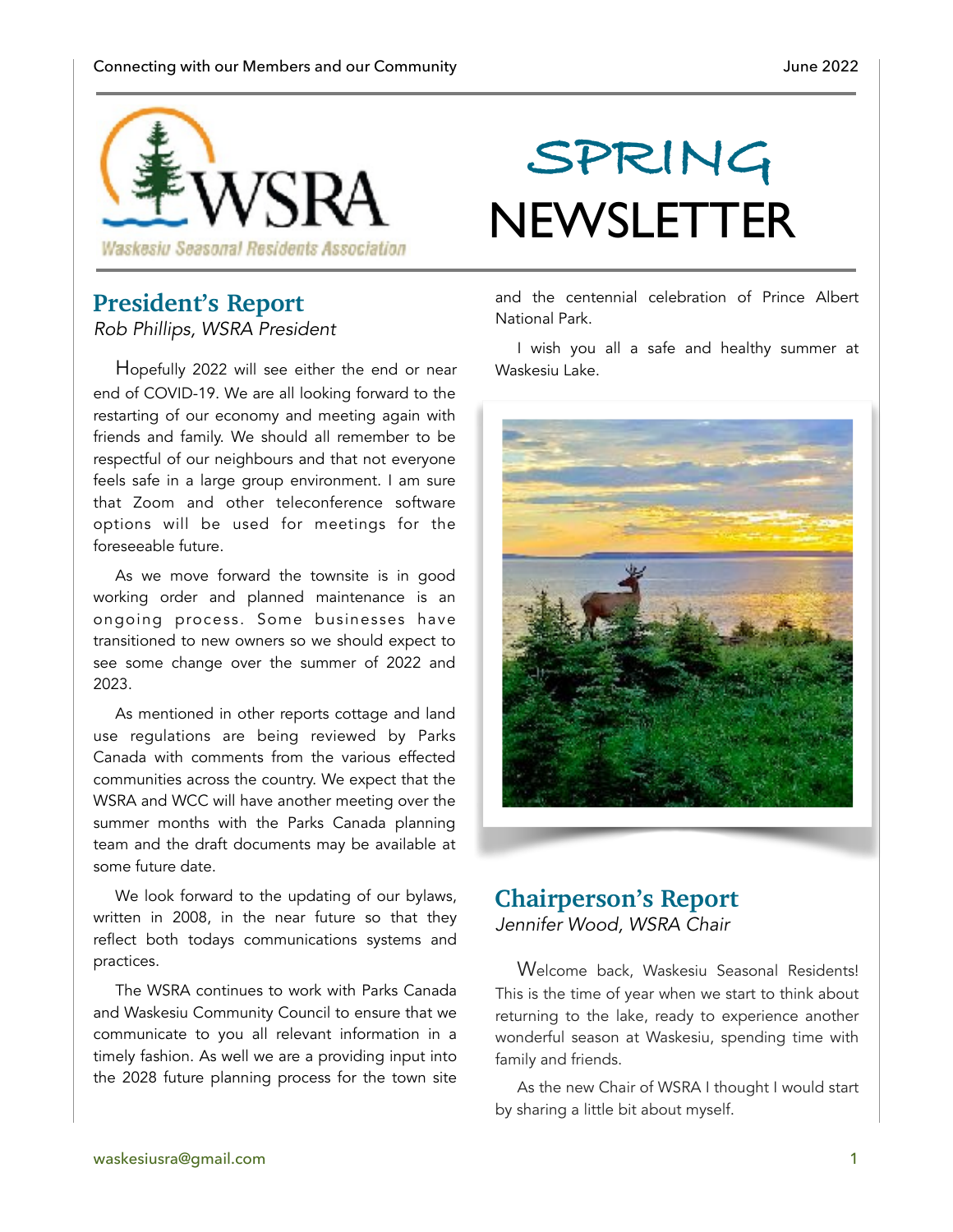I am a second generation seasonal resident, and I am grateful to have never missed a summer at Waskesiu! My goal has always been to explore all that the park has to offer. So each year I try to find, do and see something new. I am honoured to step into the role of Chair and wish to thank Herb Pinder for his leadership over the years and for staying on as Past Chair to ensure a smooth transition and proper succession.

The WSRA is a volunteer organization comprised of a dedicated group of board members that have seasonal residences in the cabin or cottage areas. WSRA mandate is to work with Parks Canada Agency (PCA), the Waskesiu Community Council (WCC) and other vested stakeholder organizations, in relation to matters of common interest to cabin and cottage leaseholders, matters pertaining to the occupancy, leasing, use, maintenance and improvement of seasonal residences in PANP. WSRA also has an interest to ensure that we protect, promote and enhance the townsite and PANP.

So what are the current issues on WSRA's agenda?

#### Vision 2028

Vision 2028, led by the WCC and PCA, is a great example of a community collaborating and developing a visionary plan that recognizes and prioritizes the needs and wishes of the community. A plan that ensures Waskesiu, PANP is a strong and vibrant community for future generations, while respecting and maintaining the principles that guide Parks Canada. WSRA participated, along with the various stakeholder groups in Waskesiu in the development of the plan for the next 5 years which happen to coincide with the centennial celebrations in 2028.

#### Cottage Regulations

WSRA has had a long standing committee dedicated to updating the cottage regulations similar to the way the WSRA led the way with establishing cabin guidelines. Over the past few years WSRA has been working with Parks Canada (both at the Local and National level). There have been numerous stakeholder engagement sessions gathering feedback from stakeholders across

Canada and I am proud to say that the WSRA has and will continue to have a strong voice through the review and updating of the cottage regulations and the Land use planning regulations.

#### Membership

A strong membership means a strong voice! WSRA have always had a high percentage of cabin and cottage owners as a membership base. You will see a strong membership drive this year to ensure we are current and reach some of the new cabin and cottage owners. Therefore I would encourage you to check and see that your membership with WSRA is current and encourage our newer cottage and cabin owners to consider joining the WSRA. More information on becoming a member or contacting the WSRA is included at the end of this newsletter.

#### Governance

Our Board is a dedicated group (of diverse skills) of cabin and cottage owners. Our role is to act in the best interests of the association and stay true to our mandate. This means addressing policy and procedures and by-laws to ensure we stay current to good governance practices. Currently the WSRA is reviewing the by-laws and will be engaging with our membership to bring forward changes that maybe required in the best interest of the organization.

Lastly I would like to remind everyone to mark their calendars - the WSRA's AGM this year will be held on Aug 7, 2022. We again are coordinating the meeting to coincide with the WCC AGM and can confirm that PCA will also be in attendance. In the interest of time and to have an effective meeting we are asking our membership to please submit your questions in advance allowing preparation and effective communication. Please submit your questions by July 15th to [waskesiusra@gmail.com](mailto:waskesiusra@gmail.com)

Please remember . . . we have done a remarkable job in limiting the spread of COVID-19. Please ensure that our priority remains the health and safety of our Community!

*See you at the Lake!*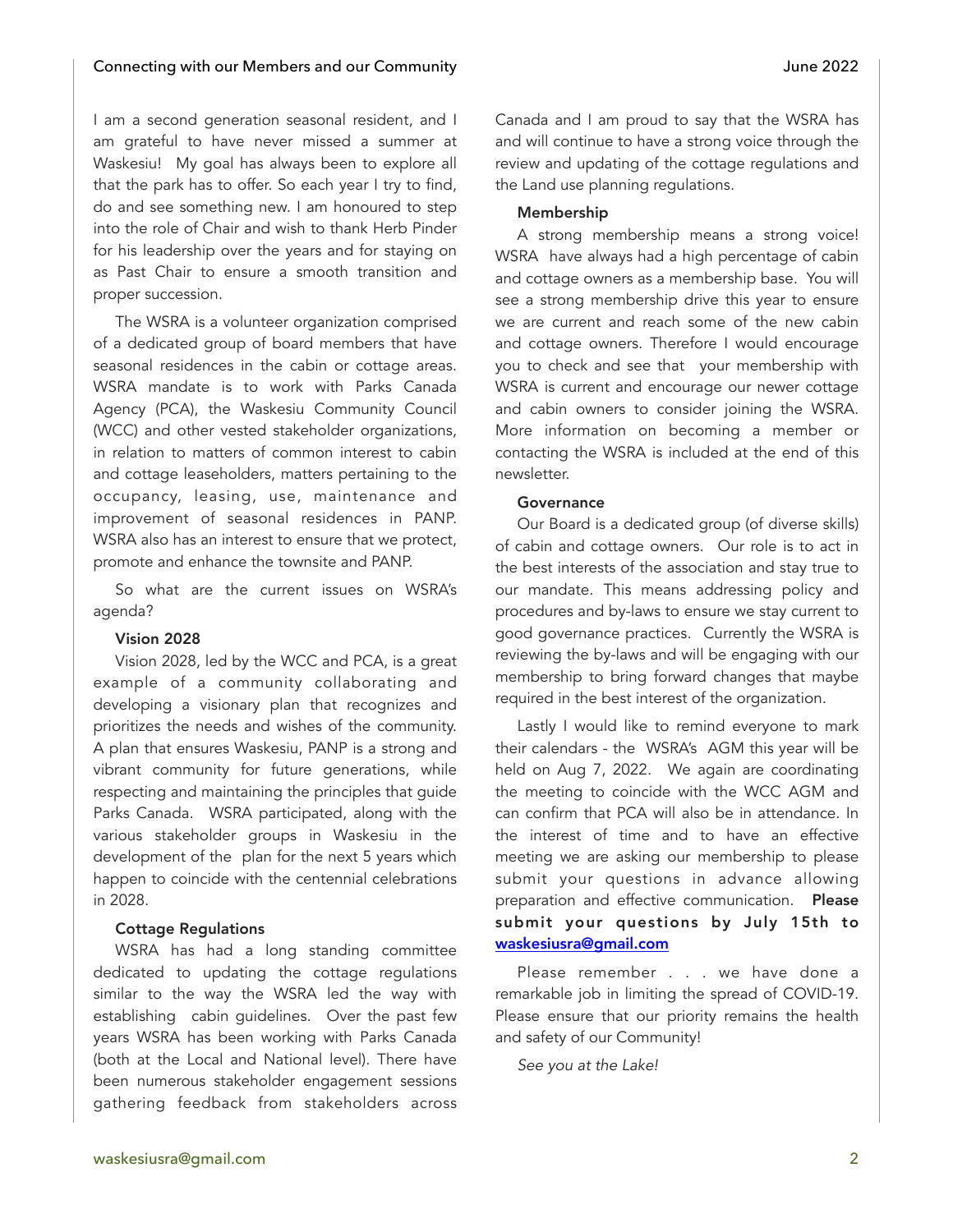### **Parks Canada**

**A Word from the Superintendent**

*Jennifer Duquette, Acting Superintendent Northern Prairies*

It is my pleasure to welcome you back to the park for another season. I am looking forward to experiencing a Waskesiu summer and working with you over the next few months in this special place.

As Parks Canada continues to monitor and safely adapt to the evolving COVID-19 situation, we are focusing on enhancing operations that will support your enjoyment of the park and present a place for you to safely connect with each other through the stunning natural landscape. Returning to the park this year are special events, stays in oTENTiks, and the Nature Centre. We look forward to giving you a warm Parks Canada welcome soon.

Have a wonderful summer!

### **Townsite News**

### *COVID-19 update*

Parks Canada continues to monitor the COVID-19 situation at all locations across Canada and will put in place measures, when required, to ensure the safety of visitors. The Prince Albert National Park team is working hard to ensure a safe, clean, healthy and enjoyable experience for all visitors. This year, Parks Canada is pleased to reopen the Nature Centre on Lakeview Drive and the oTENTiks in Beaver Glen campground for visitors to enjoy. Events will also resume this season. Masks are recommended in all Parks Canada facilities.

Please follow the advice of public health experts and guidelines outlined by the Government of [Saskatchewan](https://www.saskatchewan.ca/government/health-care-administration-and-provider-resources/treatment-procedures-and-guidelines/emerging-public-health-issues/2019-novel-coronavirus).

### *Waste collection in Waskesiu*

The health and safety of residents, commercial operators and visitors is a priority for Parks Canada. Waste collection services and facilities are provided to keep the Waskesiu community clean, free of wildlife attractants and prevent excess demand on park staff time, equipment and infrastructure.

Last year, Parks Canada worked with the Waskesiu Community Council to improve the *Yard Waste Directive*. The revisions were intended to provide lease holders in the community with clear direction on how to properly dispose of the natural waste material they have collected on their property. The changes also streamline the collection process for park staff and address some of the issues associated with the unlawful dumping of material around garbage bins. The *2021 Yard Waste Directive – Waskesiu Townsite* is available at [www.waskesiu.org](http://www.waskesiu.org).

#### *Bag your compostable yard waste*

Residents must place all yard waste in paper compostable bags designed for yard waste collection and to leave at the edge of their yard for pickup. If your property is large and you require assistance during the month of May, contact Parks Canada at [pc.PANPassets.pc@canada.ca](mailto:pc.PANPassets.pc@canada.ca)

Don't miss pick up day! Residents are asked to time their bagged yard waste with the calendar of scheduled pickup days. The calendar is available on [www.waskesiu.org](http://www.waskesiu.org) or at the Townsite office.



### *Keep up the great work! Do not pile garbage beside neighbourhood bins*

Parks Canada appreciates the diligence of residents and businesses to properly dispose of waste. Improvements over the past year are encouraging. Deliberately abandoned waste and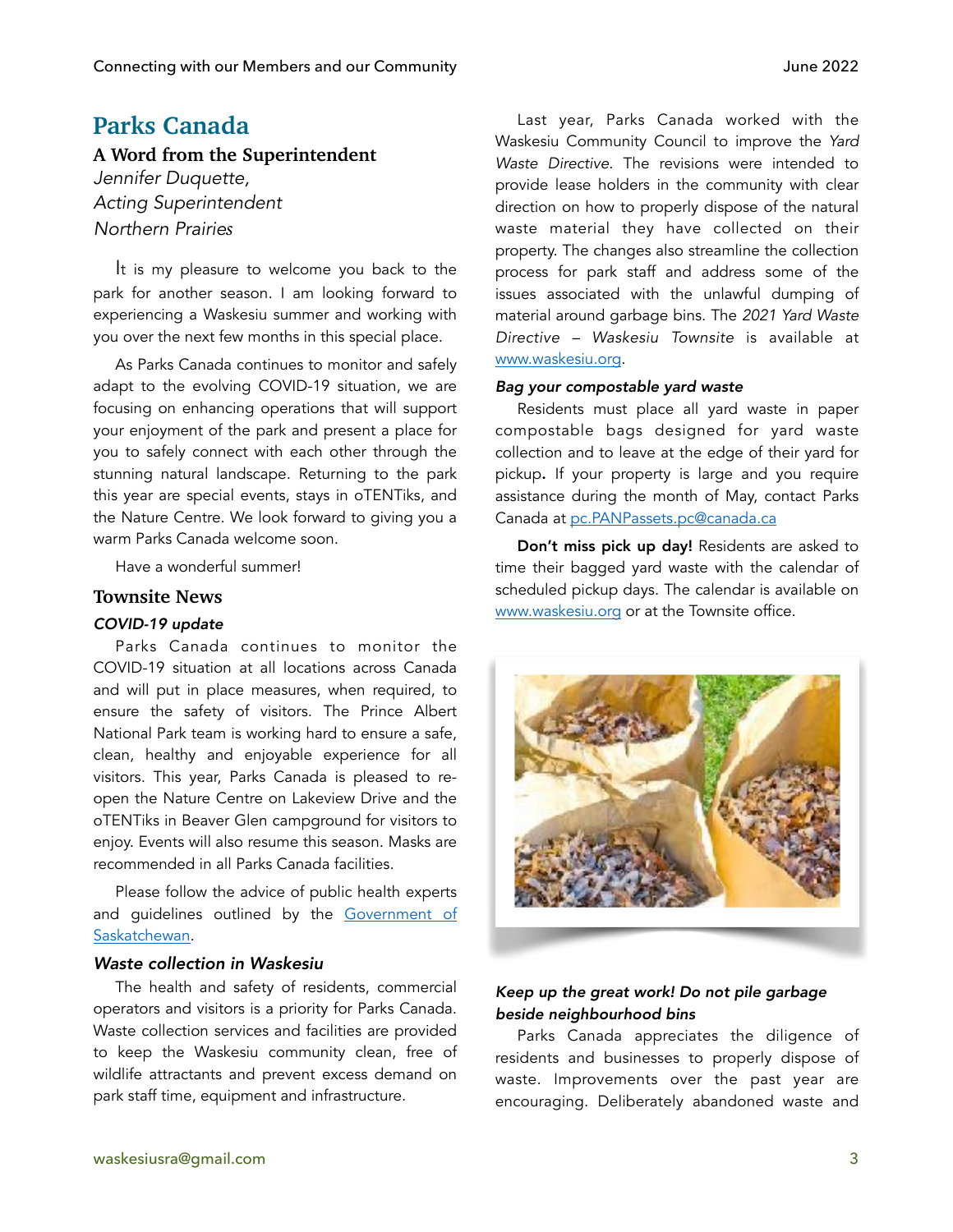improper use of disposal facilities is a violation of the National Parks of Canada Garbage Regulations under the Canada National Parks Act. Violators are subject to court appearance and fines. Costs associated with addressing abandoned waste will be charged back to the community.

Help us keep your neighbourhood clean and safe by continuing to properly dispose of waste material and report incidents of abandoned garbage or witnessed illegal dumping

to the Townsite Manager at 306-663-4519.

### *Small project construction waste disposal available at Operations Centre grounds*

The "Roll off bin" provides residents with a seasonal receptacle for smallscale construction waste. This bin is not intended for the disposal of materials from commercial properties. Absolutely no dumping of material on the ground, all materials should be placed within the bin. The bin is located at the Operations Centre grounds. New Hours of Operation, posted at the bin: Open daily 8:00 a.m. to 3:00 p.m. from May long weekend to September long

weekend. Open weekdays 8:00 a.m. to 3:00 p.m. after September long weekend until Thanksgiving.

Please call 306-663-4548 or email [pc.panpassets.pc@canada.ca](mailto:pc.panpassets.pc@canada.ca) to book an appointment for weekend drop off in the fall.

### *Allowable items \*\*\*NEW – updated list*

Construction waste from small projects only is allowed in the roll-off bin:

### *What is accepted?*

Small project construction waste such as windows and frames, deck boards, dry wall, carpet, treated and non-treated scrap wood

### *What is not accepted?*

Bed mattresses and household furniture (sofas, tables, chairs)

- Propane tanks, gas, fuel, oil, solvent products, paint containers (empty or with paint), fluorescent tubes and batteries
- Household appliances such as washers, dryers, refrigerators, freezers, stoves, microwaves and water heaters
- Electronic equipment and electric wire
- Concrete and rocks

**The Cost of Managing Waste Proper use of the waste collection services and facilities provided by Parks Canada saves you money. Any service provision beyond this, including but not limited to picking up piled garbage at bins and disposal of bulky wastes, will be charged back to the community based on the annual water, sewer and garbage fee calculation.**

•Dead animals

•Brush and leaves – must be taken to the staging area

•Refundable cans and bottles, cardboard boxes, office paper and newspapers, clean plastic containers, milk jugs, sheet plastic, metal – deposit these items in the appropriate recycle bins

•Household garbage – this should be bagged and placed in garbage bins

•Hazardous materials – DDT (a pesticide) or other questionable hazardous materials, please the contact

sanitation supervisor at [pc.PANPassets.pc@canada.ca](mailto:pc.PANPassets.pc@canada.ca) to arrange drop off at Operations Centre

### *Dispose household compost in the household waste bins*

Residential and commercial composting is a simple way for communities to divert waste from landfills. Parks Canada is exploring options to provide a more efficient compost collection system for the community. The compost bin at the Recycling Depot was dismantled and there are no facilities available to collect household compost at this time.

### Fall Water Procedures – don't forget to disconnect!

The *Fall Water Service Shut Down Directive*  informs lease holders of guidelines associated with protecting park and resident utility infrastructure.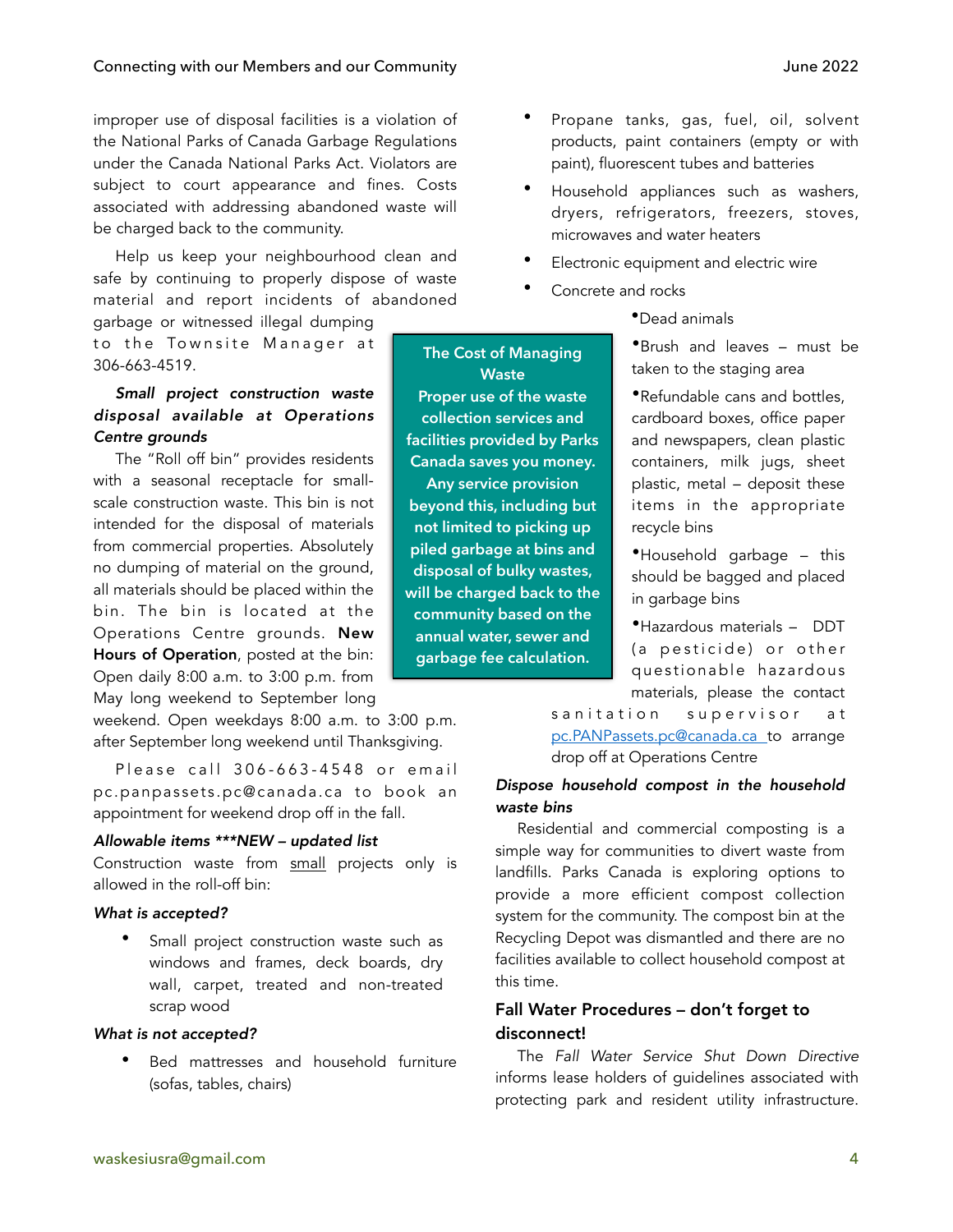### Connecting with our Members and our Community **Server and Server 2022**

Parks Canada may shut down water services to areas of the Waskesiu community that are at risk due to cold weather. When possible, advance notice of fall water shut down will be communicated.

Residents and commercial operators are responsible for following Parks Canada's recommended procedures for disconnecting from the main water system at the end of every season.

### *Seasonal water disconnection procedure for residents on bird streets with water boxes*:

To physically disconnect plumbing parts from the main water line: There is a grey, plastic union in each water box. This splits into two: one line leads to Parks Canada's water main while the other leads to the residence. The half that leads to the residence must be 'broken'. To do this, unscrew the nut by HAND ONLY. Once complete, the lid on the water box must be closed. Residents must follow this procedure at the end of the season.

### Protect your summer residence – install a preventer valve before July 1, 2022!

Backflow preventers are required to be installed on all cabin, cottage and commercial buildings in Waskesiu by July 1, 2022. Leaseholders who do not have a backflow preventer installed by the July 1 deadline, will not be compensated by Parks Canada for any damages relating to sewer back-ups moving forward. Leaseholders are strongly encouraged to carry sewer back-up insurance for their properties (the same as you would carry for your year-round or primary residence).

A plumbing permit is required to install a back flow preventer valve. This can be obtained from the Townsite office. The cost of the permit is waived until the

July 1 deadline to have the valve installed. A journeyman plumber is required to sign off on the installation. Parks Canada is unable to fulfill this role.

### Firewood Use

For many people, an evening campfire is one of the best parts of being at the lake. Firewood is available for use at many park provided facilities in



Prince Albert National Park, including the Main Beach Day Use Area for the public to enjoy. The transportation of firewood from park provided facilities to residential lease holds or out of the park for personal use is theft under the criminal code. Due to increased firewood use in recent years from excessive fires and theft, the park budget for firewood has doubled to keep up with demand. Continued high demand may result in additional fees.

### Wildfire Risk Reduction Use

Parks Canada takes wildfire seriously and is taking preventive measures to reduce the risk of potential wildfires to Waskesiu and neighbouring communities. A strong wildfire risk reduction strategy is essential to ensure public safety, enhance visitor experience, and protect natural and cultural resources.

Wildfire risk reduction maintenance and expansion operations occurred in select areas of Waskesiu this past winter. Mature spruce trees and underbrush were thinned along the  $7<sup>th</sup>$  and  $8<sup>th</sup>$  holes of Waskesiu Golf Course to reduce the risk of property damage from potential wildfires. Chainsaws and other hand tools were used around the Operations Building and adjacent to Highway #263. Pruning trees and reducing coniferous undergrowth in this way enhances the effectiveness of the Waskesiu community fuel break.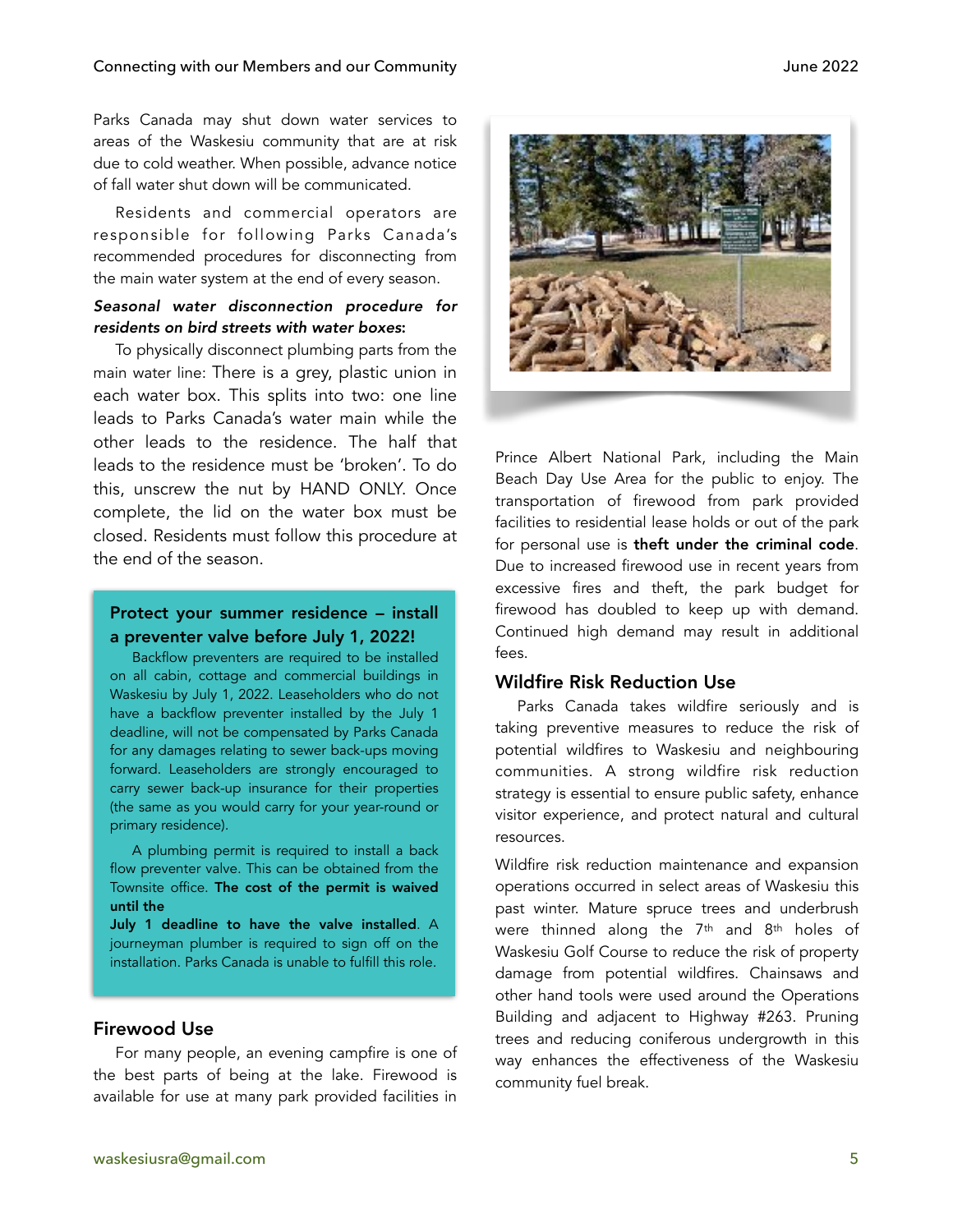Future plans for wildfire risk reduction operations include continued focus on high priority areas in and around the Waskesiu Golf Course and maintenance of the Waskesiu Community Fuel Break.

*Help protect Waskesiu from Wildfire – FireSmart*  FireSmart is a nationwide program designed by firefighting agencies to help protect people, infrastructure and surrounding lands from wildfire. Be proactive, be practical, and be FireSmart!

- Remove piles of sticks, dry leaves and fallen trees around your home
- Clear gutters, eaves and vents
- Keep windows clear
- Trim trees
- Keep porch and decks clear or screened
- Screen or seal all soffits
- Take care of your lawn
- Keep sprinklers handy

### Conservation News

### *We all have a role to play in keeping wildlife wild*

Parks Canada takes a wide range of actions to ensure both people and wildlife can safely share these special places. Efforts are focused on educating the public about protecting wildlife and staying safe, making sure that individuals follow rules and regulations, and enforcing the laws that protect wildlife and the ecological integrity of our places, and ensure resident and visitor safety.

Remember, human food and other attractants kill wildlife:

- Feeding wildlife, intentionally or not, is against the law. Never leave food or scented items unattended for even a minute. Safely store all items with a scent in your residence or vehicle. A tent does not hamper the allure of attractants – don't depend on a tent as a safe storage place.
- It is illegal to feed, entice or disturb any wildlife. Violators may be charged under the Canada National Parks Act and could pay fines up to \$25,000.

And don't forget to keep your pet on a leash!

### *Help stop the spread of Avian influenza*

Avian influenza (AI), commonly known as "bird flu", is a natural virus that occurs in wildlife populations. Based on past outbreaks in North America, the bird flu will eventually wane as populations of wild birds build immunity and there are fewer susceptible animals that can become infected.

There are actions that everyone can take to stop this disease from spreading further and to help keep wild birds safe. To ensure that visitors don't bring Avian influenza to the park or home from the park, Parks Canada, Environment and Climate Change Canada, and the Canadian Food Inspection Agency advise the following:

- Do not approach or handle wildlife in the park, including sick, injured or dead birds.
- Call the park Duty Officer at 306-960-9315 or Jasper Dispatch at 1(877)852-3100 if you spot sick, injured or deceased wildlife in Prince Albert National Park, or let a staff member know.
- Never feed wild birds from your hand or try to lure birds with food or seeds.
- Clean all clothing and footwear before coming to the park, particularly if you raise fowl at home.
- Clean and disinfect footwear before leaving the park if you come into contact with injured or deceased birds or bird feces.
- Do not erect a bird feeder at your residence
- Limit any travel to farms which house fowl (chickens, turkeys, ducks, etc).
- If you encounter a sick or dead wild bird *outside the park*, please contact the Canadian Wildlife Health Cooperative by phone or report online at ([https://](https://cwhc.wildlifesubmissions.org) [cwhc.wildlifesubmissions.org](https://cwhc.wildlifesubmissions.org)).

The [Canadian Food Inspection Agency](https://can01.safelinks.protection.outlook.com/?url=https://inspection.canada.ca/animal-health/terrestrial-animals/diseases/reportable/avian-influenza/eng/1323990856863/1323991018946&data=04%257C01%257Cbronwyn.craig@pc.gc.ca%257Cede5f05ee3eb4be6ffbf08da1e1d5a4d%257C6f45dd51039e4566bcc55b700537cb87%257C0%257C0%257C637855408653258881%257CUnknown%257CTWFpbGZsb3d8eyJWIjoiMC4wLjAwMDAiLCJQIjoiV2luMzIiLCJBTiI6Ik1haWwiLCJXVCI6Mn0=%257C3000&sdata=Kc6ymPwbtgr53ic4ibQCIzzsaKfESZGAbxMj7XNe8KA=&reserved=0) and [Environment and Climate Change Canada](https://can01.safelinks.protection.outlook.com/?url=https://www.canada.ca/en/environment-climate-change/services/migratory-game-bird-hunting/avian-influenza-wild-birds.html&data=04%257C01%257Cbronwyn.craig@pc.gc.ca%257Cede5f05ee3eb4be6ffbf08da1e1d5a4d%257C6f45dd51039e4566bcc55b700537cb87%257C0%257C0%257C637855408653258881%257CUnknown%257CTWFpbGZsb3d8eyJWIjoiMC4wLjAwMDAiLCJQIjoiV2luMzIiLCJBTiI6Ik1haWwiLCJXVCI6Mn0=%257C3000&sdata=QE2S5TqjetJmp7gocmgk6aDKqNlLmpYbh9WqHr08EYQ=&reserved=0) are the best sources for information on Avian Influenza and how it affects both domestic birds and wildlife.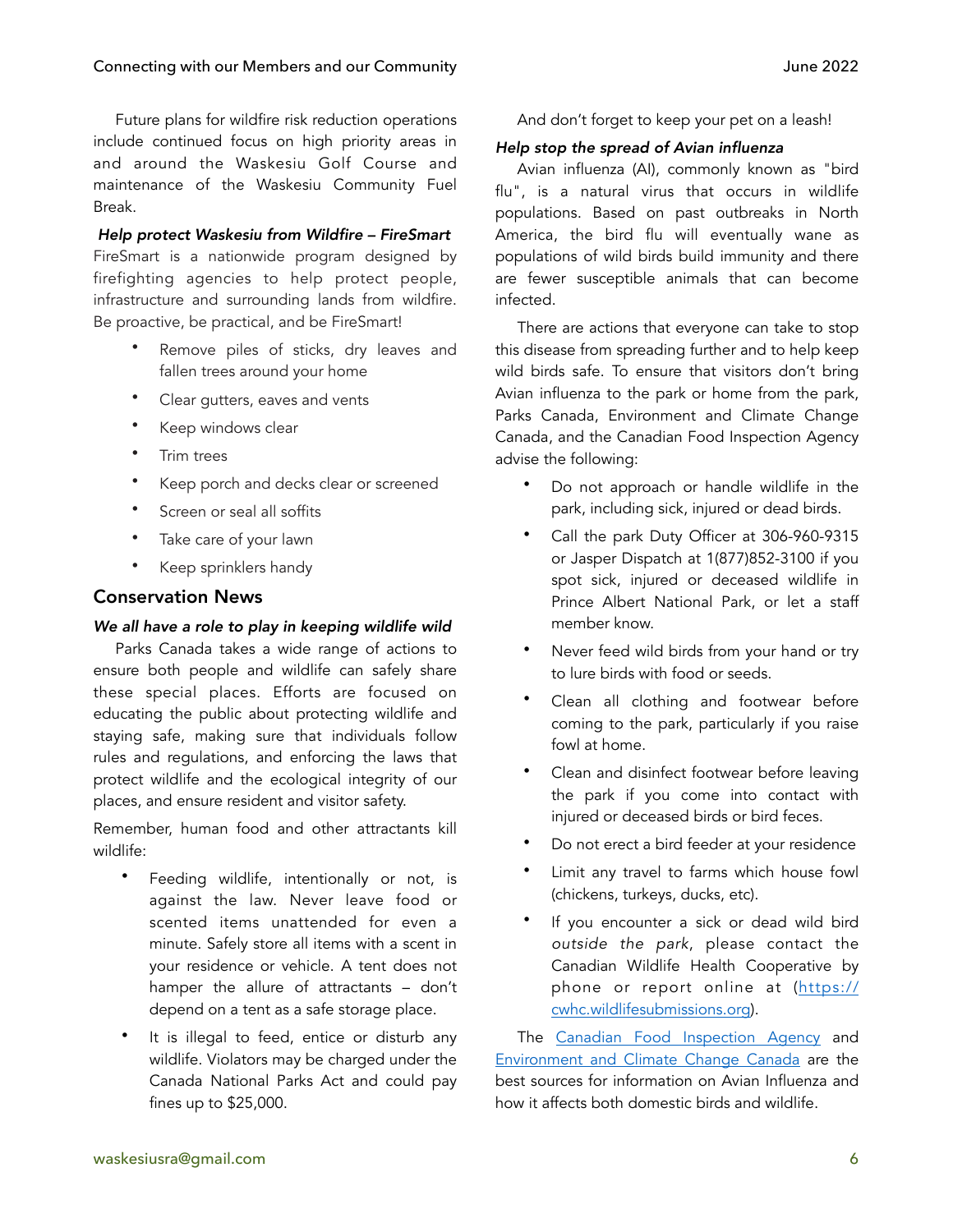### *Keep bears out of your neighbourhood*

Prince Albert National Park has a healthy bear population and the chances of human interaction with a bear is possible. Black bears are intelligent and curious animals that learn quickly. If they receive a reward in the form of human food, pet food, garbage, barbecue grease, dish soap, toothpaste – anything that has a scent or flavour – they are more likely to return again and again looking for that easy meal. Bears are even known to seek objects for their texture, such as boat and bike seats, although less frequently.

To ensure a safe and fun summer season, Parks Canada would like to remind residents to exercise caution and follow guidelines and laws to protect themselves and the wildlife they may encounter.

### *To reduce bear attractants at your residence, please:*

- 1. Place all garbage and recycling into appropriate *bear-proof* containers. These are the large metal receptacles around the townsite and campgrounds that have a locking lid, which prevents bears from getting access.
- 2. Clean your BBQs as soon as they are cool, and remove and clean out the grease trap/ pan. Put the used grease and residue in the garbage receptacles as described above.
- 3. Do not feed birds, squirrels or other wildlife. Food for small animals is food for large ones.
- 4. Do not erect a bird feeder at your residence.

With your help we can keep bears wild, and even improve the survivability for bears who may have become habituated in the past.

#### *Sturgeon River plains bison herd*

The Sturgeon River plains bison herd is one of the few free-ranging bison populations in North America. The herd roams within its historic territory, including areas of Prince Albert National Park. From 2006 to 2008, the Sturgeon River herd was determined to be over 450 animals. Today, the herd is estimated at 150 animals - less than a quarter of the population in the 2000s. An increased number of juveniles in the herd is a promising sign of herd renewal.



Parks Canada is committed to the stewardship of the Sturgeon River herd, and is working with partners to help the herd to become sustainable. Annual wildlife surveys conducted in the park during the month of February counted 104 bison, the highest number observed in almost five years. Aerial surveys are conducted to determine a minimum population size. Each year, a portion of the herd remains undetected from the air, since the Sturgeon River herd is very wary of people, noise and disturbance, and due to the rugged forested nature of their range. Parks Canada is moving toward increasing on-the-ground monitoring and low stress methods to help monitor the size and health of the herd. On-the-ground monitoring help us understand population size and demographic, including age and sex, and lessens the impact on the reduced herd. Fecal samples were also collected for genetic material to determine herd diversity.

### *Lake Trout Population Decline in Kingsmere Lake*

Parks Canada takes its mandate to protect the health of the environment seriously. In Prince Albert National Park, studies indicate a 45% decline in lake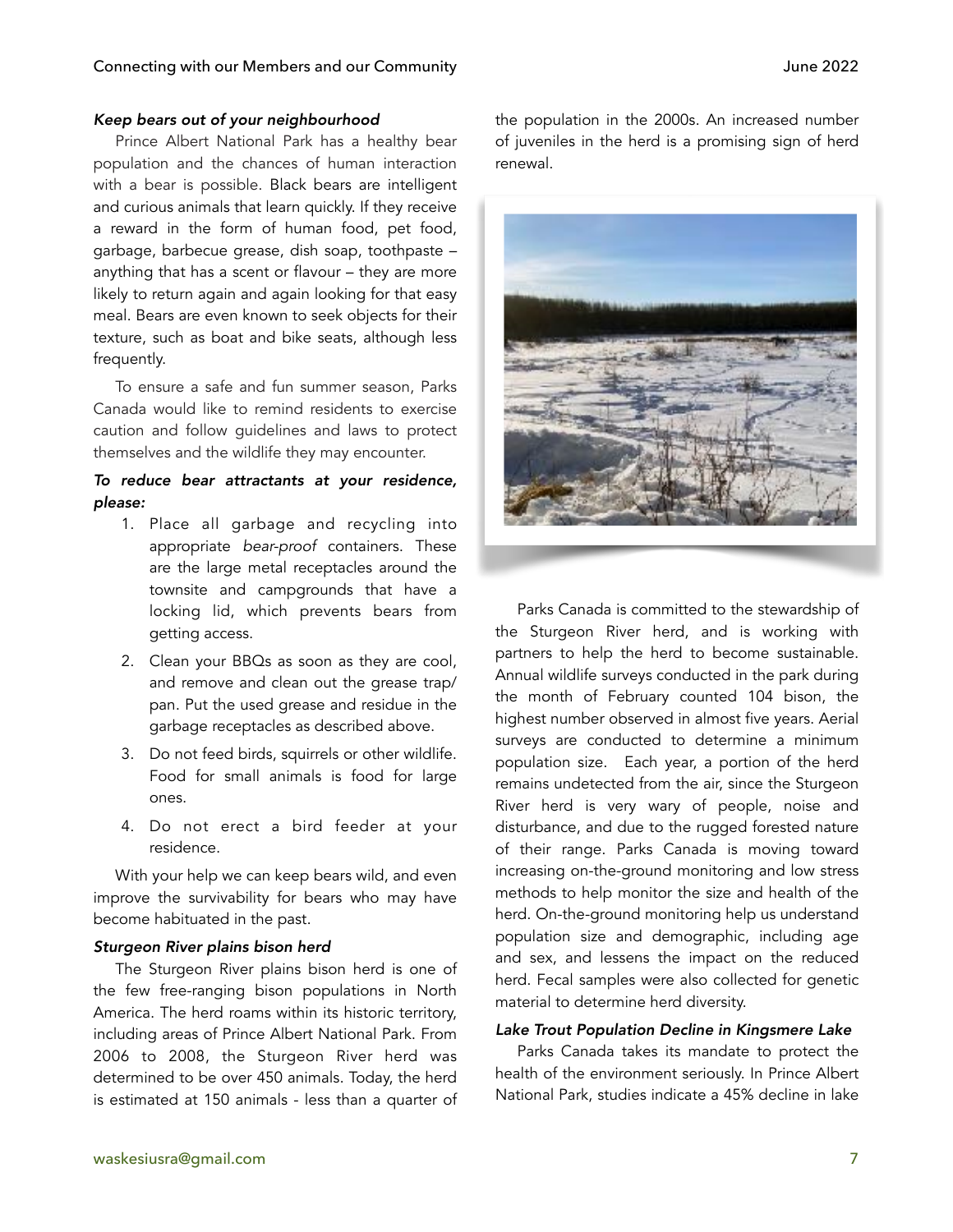trout populations in Kingsmere Lake over the last decade. There is a shared interest in maintaining the health of the environment which includes healthy fish populations, and visitor opportunities in the park and areas such as Kingsmere Lake.



Parks Canada is seeking input from the public to understand the reasons why the population is declining, and to help with solutions. There are great benefits to learning from people that use the resource the most, and hearing what they are experiencing. Time spent on the water gives a better understanding on the state of the fisheries and the health of the species. Send your perspective or experience in response to the question below to the [panptrout](mailto:panptrout-touladispnpa@pc.gc.ca)[touladispnpa@pc.gc.ca](mailto:panptrout-touladispnpa@pc.gc.ca) e-mail until June 17, 2022 to help determine next steps.

- What are potential solutions that will ensure the viability of trout populations and visitor experiences on Kingsmere Lake?
- How would you like to be engaged moving forward?
- How do we include the public in decisionmaking on this topic?
- Any other suggestions?

### *Don't forget to return trout endorsement cards and tags!*

Anyone fishing for lake trout in the park must acquire an endorsement card and numbered tag in addition to a national park fishing licence. Returned

endorsement cards or unused tags to the Visitor Centre or collection boxes at the fish shacks are gathered and the data is analyzed to provide estimates of the total fish harvest for the season and potential impact on the population.

### **Waskesiu Community Council**

### *Jim Kerby, Chair*

*On behalf of the Waskesiu community, we acknowledge that we are on Treaty 6 Territory and the Homeland of the Métis. We pay our respect to the First Nations and Métis ancestors of this special place and reaffirm our relationship with one another.* 

Greetings from the Waskesiu Community Council. Thank you for letting us be part of the WSRA's Newsletter again this year.

The Waskesiu Community Council is comprised of six Councillors - Jim Kerby (Chair), Rob Phillips (Vice-Chair), Jennifer Wood (Secretary-Treasurer), Bentley Crozier, Linda Lavallee, and Jacqueline Judd. Our very talented Administrator, Noreen Matthews, continues to be a valuable member of our team as well. Since its inception in 2002, the Community Council has been formally recognized by Parks Canada as the "voice of the Waskesiu community".

### 2022 Community Council By-Election

There is currently a vacant seat on the Community Council for one of the three (3) "Member at Large" positions. The term of office is two (2) years of an original three year term. Nomination forms and other details are available on [waskesiu.org](http://waskesiu.org) under "Community News". The deadline for submission of nominations is 4 p.m. on Saturday, July 2, 2022, and Election Day is Saturday, July 30, 2022.

Serving on Council is always interesting, and it's a great way to learn and give back to the community. If you have questions, please don't hesitate to reach out to me, or any Councillor. We're happy to chat with you at any time.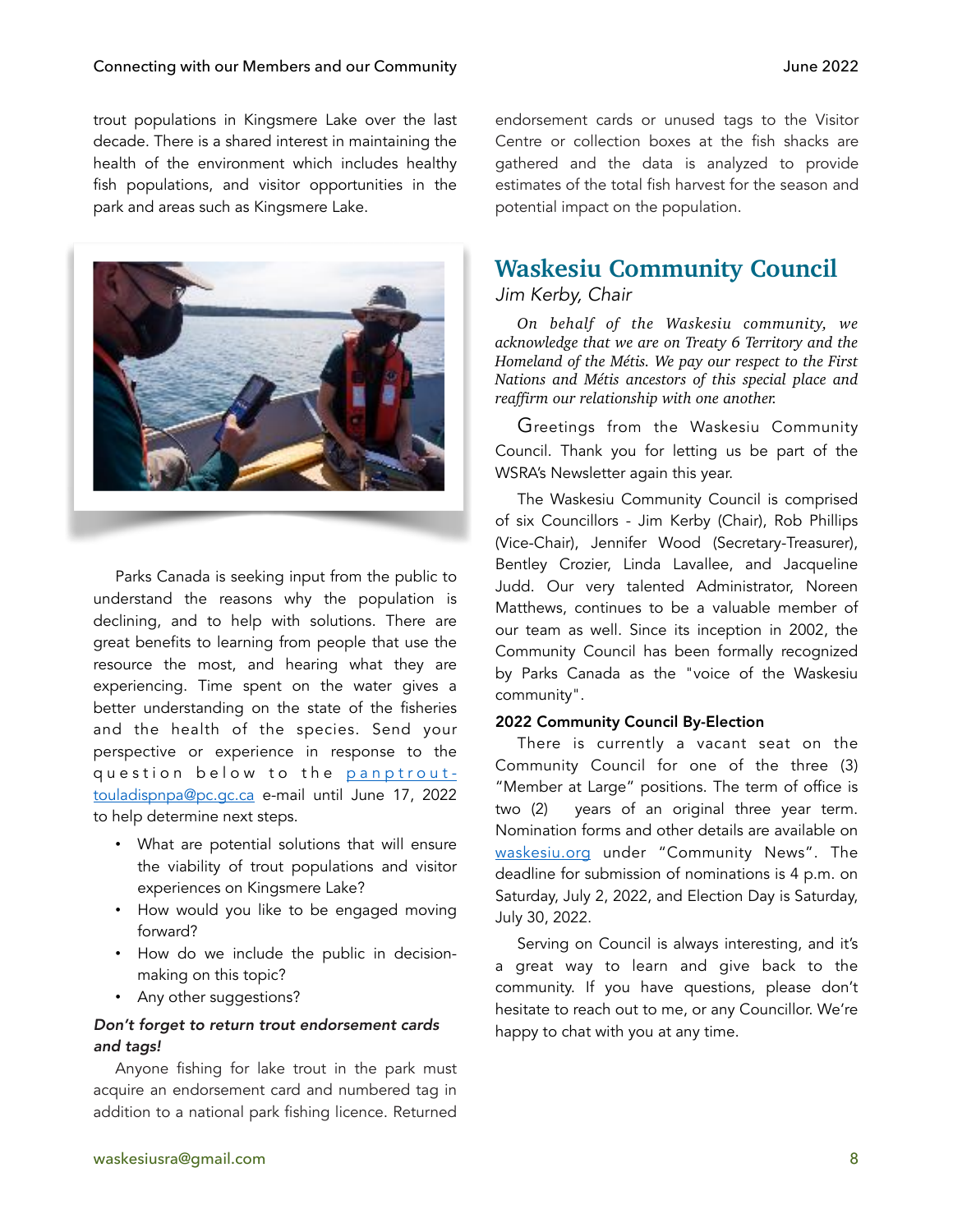### "Waskesiu Vision 2028" – Enhancing our **Community**

Back in 2013, the Community Council initiated an important strategic planning process for Waskesiu called "Vision 2020 & Beyond". The goal was to develop a "shared vision" for our community – in an effort to articulate how Waskesiu should "look and feel" by the year 2020.



During the last two years, the Waskesiu Community Council renewed the strategic planning process as "Waskesiu Vision 2028". (The year 2028 was chosen because August 10, 2028 will

mark the 100th anniversary of the official opening of Prince Albert National Park by Prime Minister Mackenzie King.)

Community Council was very pleased to again work in conjunction with Parks Canada, the WSRA, the Waskesiu Foundation, the Waskesiu Chamber of Commerce, the Waskesiu Recreation Association, the Waskesiu Heritage Museum, Friends of the Park, the Lobstick Golf Club, and other key stakeholder groups to continue to enhance the Waskesiu experience. We urge you to learn more about this important community initiative - designed to make Waskesiu an even better place for you, your family, and the generations that follow. Visit [waskesiu.org](http://waskesiu.org) and look for "Waskesiu Vision 2028" for more details.

### A Community that Works Together Always Accomplishes More

There were significant challenges posed by the Covid-19 pandemic, and the past two years were unlike any we have ever experienced. However, as I said last year, something good *always* comes from facing (and overcoming) life's challenges – but to find the good you must be willing to look for it.

One of the good things we learned during the pandemic was the importance of people and communities working together. In Waskesiu we did just that - by supporting our locally-owned businesses, and the work of our fantastic non-profit organizations and their volunteers.

As Canadians, we also came to better appreciate how blessed we are to have such a wonderful natural environment at our doorstep – especially places like Waskesiu - where we could be active (and safe) while enjoying the great outdoors.

Our community has persevered and progressed despite the pandemic challenges, and Waskesiu will continue to thrive - particularly if we pursue a 'shared vision' as outlined in the "Waskesiu Vision 2028" strategic planning initiative.

### **2022 Community Council Annual General Meeting (to be held jointly with the WSRA AGM)**

**You are invited to join us for the Waskesiu Community Council's 2022 Annual General Meeting (AGM). This year's AGM is on Sunday, August 7th at Terrace Gardens starting at 9:00 a.m., followed by a Parks Canada presentation and Q & A session, the WSRA AGM, and a fundraising BBQ hosted by the Waskesiu Volunteer Fire Department. Mark your calendar now and please watch [waskesiu.org](http://waskesiu.org) for more information. We look forward to seeing you there!** 

### Waskesiu.org – Waskesiu's #1 Website

The [waskesiu.org](http://waskesiu.org) website, hosted and owned by the Waskesiu Community Council, continues to be the most widely used online site for those seeking information about Waskesiu. Please visit [waskesiu.org](http://waskesiu.org) regularly to find out what is happening in our community, and be sure to check the "Community News" section. Our website is mobile friendly – making it easy for you to take a bit of Waskesiu with you wherever you go.

### The Last Word

In closing, the Waskesiu Community Council extends our sincere thanks to the WSRA for all of your great work on behalf of seasonal residents in Waskesiu.

Have a safe and enjoyable summer everyone. We look forward to seeing you in beautiful Waskesiu - "*Saskatchewan's playground*"!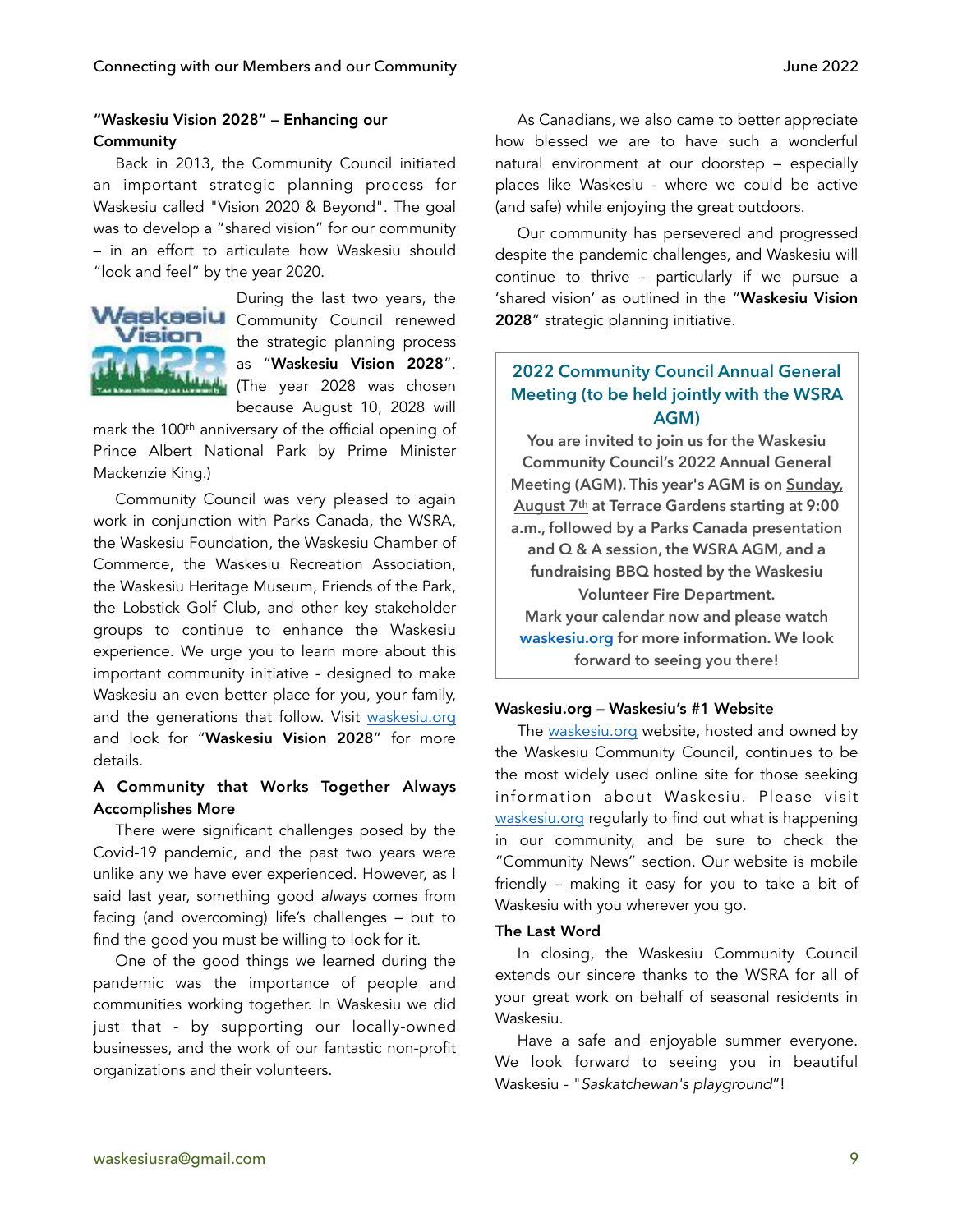### **The Waskesiu Foundation**

We're tremendously excited for the summer season and thrilled to continue our work in the community. We're pleased with the return of our inperson events and look forward to tackling new projects like renovations to the ball diamond, refurbishing the camp kitchen at Namekus and additional memorial options.

### Recreation Renewal

The recreation area has had a huge overhaul thanks to our partnership with the Waskesiu Recreation Association. In 2021, the Johnny Bower Sport Court, Norma McConaghy shuffleboard court, and picnic shelter were opened to the public while outdoor giant chess & checkers, table tennis, and the Christopher Ridsdale Children's Ninja Park were added throughout the summer season. The refurbishment of the lawn bowling area and development of the brand-new beach volleyball court was completed in fall.

On June 30 join us for the official grand openings of the picnic shelter, sport court and lawn bowling green. The sport court will be dedicated in honour of Johnny Bower, a star hockey goaltender for the Toronto Maple Leafs who during the 1950s enjoyed being the assistant golf pro at the Waskesiu Golf Course, a cottage owner, a partner in a restaurant and a hotel, and owner of the Johnny Bower Coffee Shop – located in the building now home to LA Outfitters.

The lawn bowling green will be dedicated in honour of the famous designer of the Waskesiu Golf Course, Stanley Thompson, whose mastery of turf management was called upon in 1948 when the lawn bowling green was first constructed in Waskesiu.

A total of 17 memorial benches and 8 memorial chairs will be installed on the recreation area grounds this summer. A similar memorial bench program has been sold out for years, resulting in a waiting list. Those on the waiting list will be contacted first about this opportunity. New portable benches will be added to the tennis courts as well.

### Events Calendar

June 30, 2022 | Recreation Grounds | 1500 Montreal Dr

### 11-12 PM

### Grand Opening: Johnny Bower Sport Court & Reel Rave Picnic Shelter

*Co-hosted with the Waskesiu Recreation Association*  Join us for the official grand opening & dedication. Activities include shooting hoops & "hat trick" where you'll get three chances to score a goal on a member of the Bower family!

### 12-1 PM

### Community BBQ

*Co-hosted with the Waskesiu Recreation Association*  Featuring Bower's "Big Boy" burgers and refreshments for sale.

### 1-2 PM

### Grand Opening: Stanley Thompson Lawn Bowling Green

*Co-hosted with the Waskesiu Recreation Association*  Join us for the official grand opening & dedication. A closest to the jack competition is planned, along with a lawn bowling demo. Try lawn bowling for free with tips from the pros!

### July 9, 2022 | 5:30 PM | Community Hall

### Sipping Social

Fantastic food, friends, and fundraising! Tapas style food stations, a specialty drink, and cash bar are featured with plenty of time to visit with friends & neighbours. New this year is a limited dessert auction with cakes, pastries & confections from independent bakers & local businesses. Tickets on sale by June 1 at v

August 13, 2022 | 10:30 AM – 12:30 PM | Terrace Gardens

### Family Treasure Hunt

This event includes a map to 5 treasure stops in Waskesiu plus take-home treasure, activities, crafts, interaction with a life size pirate ship and lunch! Tickets on sale by July 1 at [waskesiufoundation.ca](https://www.waskesiufoundation.ca/home.html).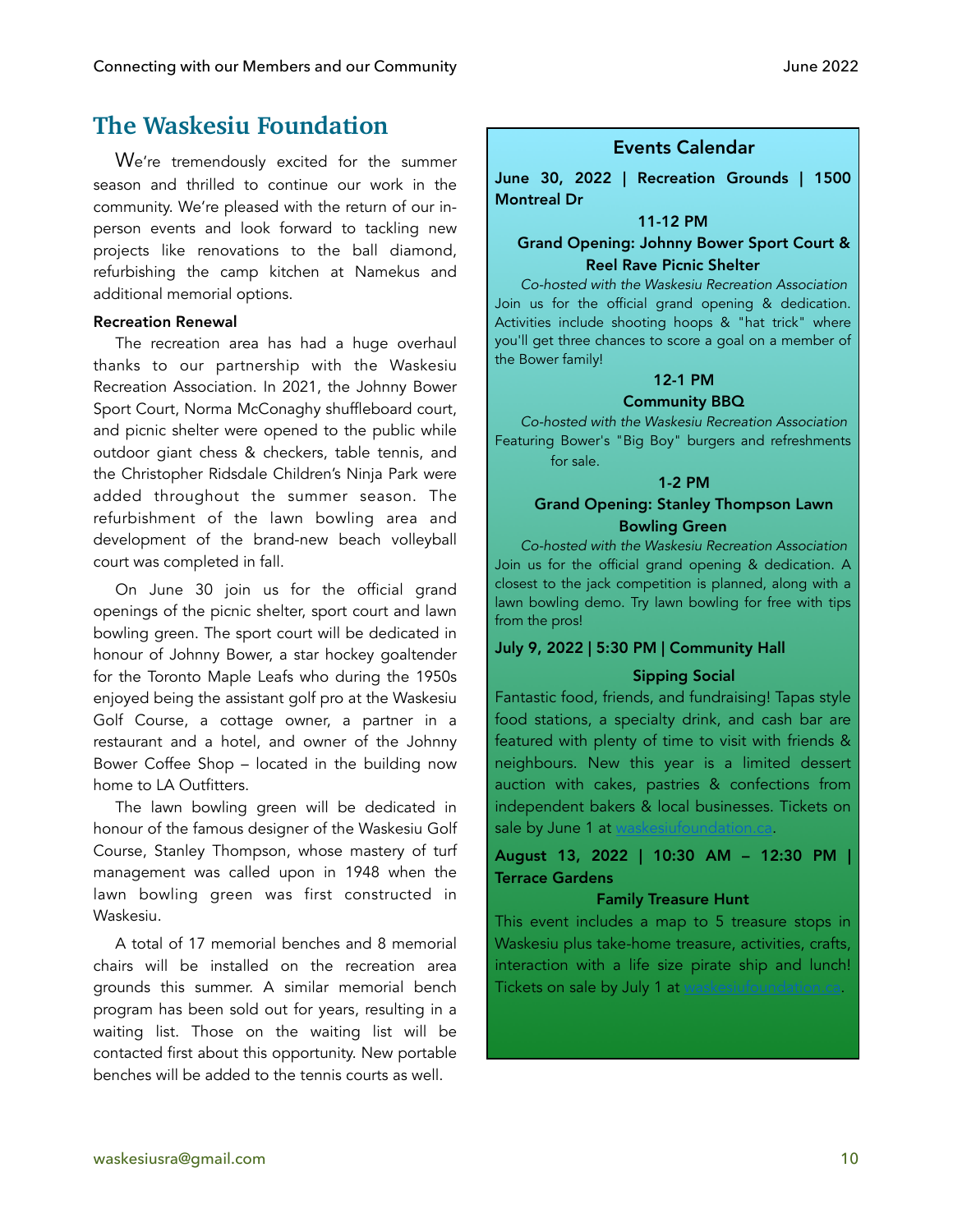### Inside Scoop

Stay in touch with all the latest happenings by subscribing to our eNews. Use our website [contact](https://www.waskesiufoundation.ca/contact.html)  [form](https://www.waskesiufoundation.ca/contact.html) to sign up today. Follow us on [Facebook,](https://www.facebook.com/WaskesiuFoundation/) [Instagram](https://www.instagram.com/waskesiufoundation/) and [Twitter](https://twitter.com/waskesiufound) too!



## **Waskesiu Recreation Association**

*Bonita Reilly, Manager WRA* 

Another Waskesiu season is about to begin and the WRA is happy to provide, in collaboration with community partners, top-quality recreation and cultural activities, social events and recreation facilities that benefit Waskesiu visitors and residents.

In 2021, the recreation grounds welcomed many familiar faces and also many families discovering all of the recreation possibilities for the first time. The multi-use sports court was very popular with people of all ages. For 2022, we are planning specific afternoons and evenings for organized group play of basketball.

Also new for 2021 were the shuffleboard, outdoor ping pong and foosball and giant chess and checkers. We now have a second playing

surface so that both checkers and chess can be enjoyed at any time.

We are proud to announce that the new **Stanley** Thompson lawn bowling green and the beach volleyball area will be open and ready for play this

season. Both of these sports are perfect for group play. If you would like to sign up for scheduled league play for either lawn bowling or beach volleyball, please contact me.

The ever-popular Little Al's mini-golf will open on May 20<sup>th</sup>. Ten-round punch cards are available for adults and children. This brings the



price down per round to \$8.00 for adults and \$6.00 for children. We keep the cards on file at the starter shack for ease of use by all family members.

### Family and Individual Season Passes

Season passes are the easiest way to enjoy the recreation facilities all season long. The passes include all equipment and use of all areas except for Little Al's mini-golf.

A Family Season Pass is \$275.00. A family is 2 adults and all children of the same household under the age of 18. An Individual Season Pass is \$160.00.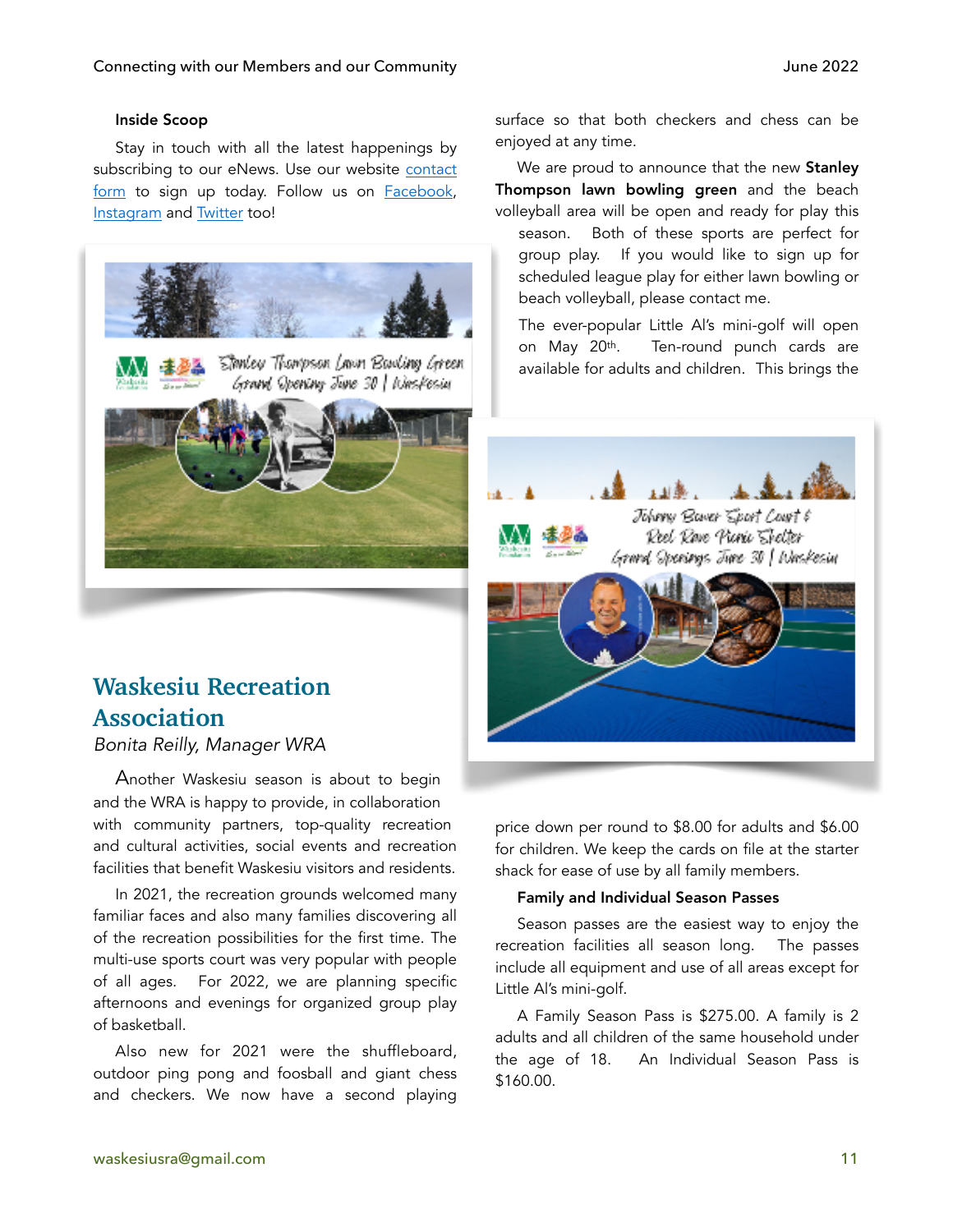The passes include organized league play in pickleball, tennis, basketball, lawn bowling and beach volleyball.

#### Events are returning to Waskesiu for 2022.

June 17-19: Waskesiu Open Tennis Tournament June 30, 11 am: Grand Opening of the Johnny Bower Sport Court June 30, 1 pm: Grand opening of the Stanley Thompson Lawn Bowling July 1: Canada Day Celebrations July 1-2: Canada Day Weekend Cabarets @ Terrace Gardens July 16: Waskesiu Children's Festival July 30: Beach Bums Bash (tentative) Aug 26-28: Waskesiu Lakeside Music Festival Sept 9-11: Reel Rave International Film Festival

#### *Volunteers Needed*

### *"Volunteers do not necessarily have the time; they have the heart."* – Elizabeth Andrew

Everyone enjoys attending events. However, volunteers are the only way that events can be successful. As a non-profit organization, the WRA relies on volunteers to staff the events and make them a success. You are not committing to organizing or working an entire day (unless you want to). You would be joining your friends and neighbours in creating an even better community and sharing in the success of an event. Would you have 2 hours to help out at the pancake breakfast or some time to help direct parade traffic or hand out Canada Day birthday cake or work in the beer gardens?

If you are new to the community, there is no better way to meet your neighbours and community members and share in the feeling of teamwork and have some fun. Please contact Bonita at [wramanager21@gmail.com](mailto:wramanager21@gmail.com) to volunteer your time.

It will be wonderful to see you all at the recreation grounds. It is going to be a fantastic season and we look forward to helping you make wonderful new memories with family and friends at the Waskesiu Recreation Association.

For information or to make court bookings contact Bonita Reilly at 306-663-0601 or email [wramanager21@gmail.com](mailto:wramanager21@gmail.com)

Find us on Facebook and Instagram @waskesiurecreationassociation and

@waskesiulakesidefestival

### **The Waskesiu Heritage Museum**

Regular activities resume at the Waskesiu Heritage Museum this summer. Yippee! That means Community Bingo returns to Terrace Gardens on Wednesday nights at 7:00 for a full game or 8:30 for a half game. Our kayak raffle tickets will be available for sale for \$5.00 at the shack tent. Local artist Ernie Scoles has used his air brush to make this kayak all the more special. Be sure to see it displayed on the Museum grounds.



Curious about the round signs on buildings around the townsite? Scan the QR code with your phone's camera and you will be taken to information, photos, and videos about that location.

This guide, called *Heritage Moments*, is also available on our website. We are proud to say it won two awards in 2021, including a SK Lieutenant Governor's Heritage Award.

After a couple of summers of reduced activity due to the pandemic, we need to reconnect with our volunteers. A volunteer board operates the Museum and volunteers handle all our fund raising and activities. We welcome all previous and new volunteers to help. We can find a task to suit every volunteer's taste, talents and time.

Come see us at the Museum or email [info@waskesiuheritagemuseum.org](mailto:info@waskesiuheritagemuseum.org).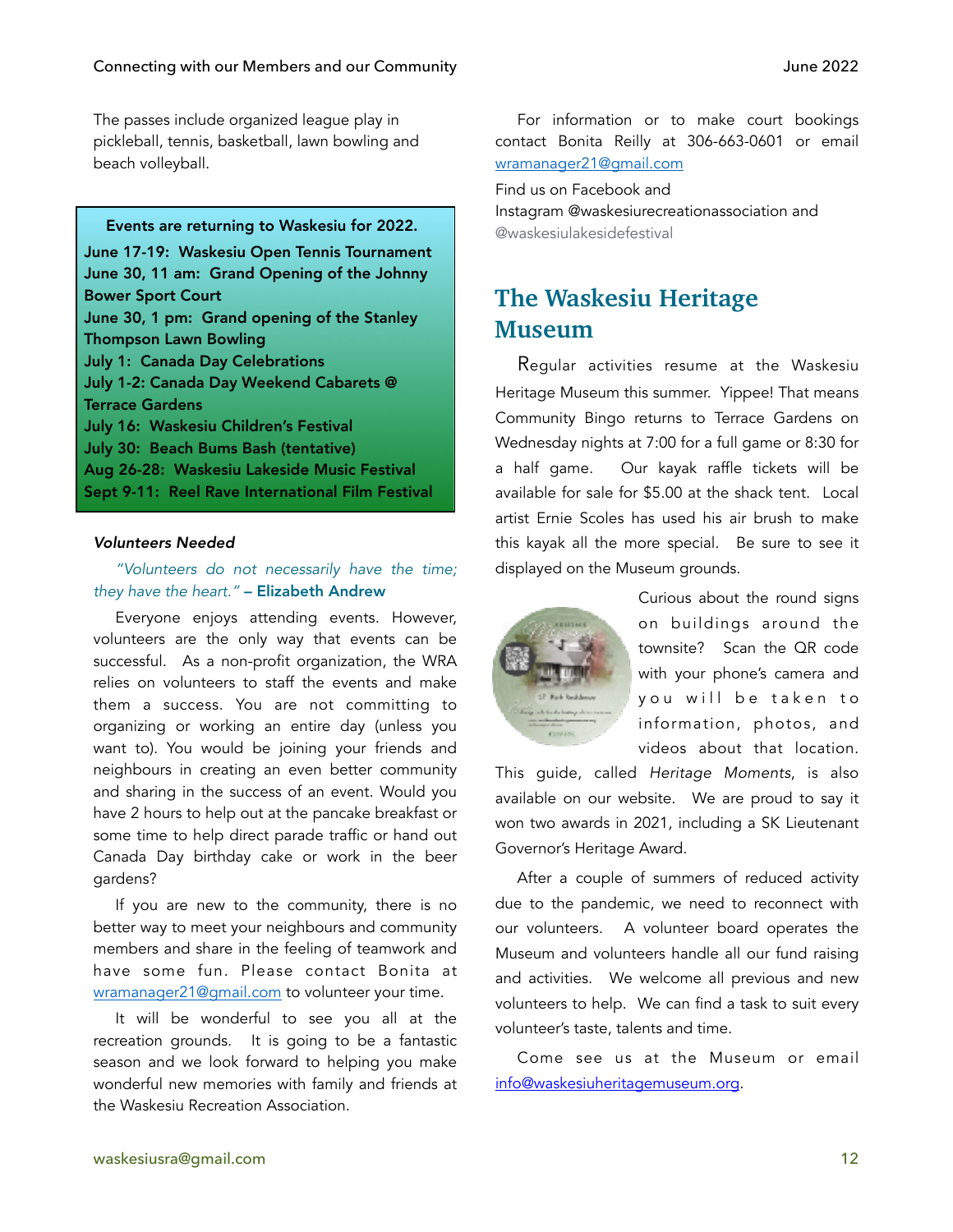Our annual Yard Sale is on Saturday, July 9, starting at 9:00 a.m. (COVID permitting, of course!). Hot dogs and lemonade will be available for sale starting at 11:00. This important fundraiser for the Museum enables us to keep our doors open, to develop new exhibits, and to offer programs to the general public, free of charge. All funds raised will be used to support the Heritage Museum's work in preserving the history of Waskesiu and PANP. We appreciate your support!

You can support the Yard Sale with purchases and/or donations of items to be sold. Items may be dropped off after 1 p.m. on Saturday and Sunday afternoon of the May long weekend and also on Saturday and Sunday afternoons in June. Large items should be dropped off the day of the sale if possible, as storage at the Museum is limited.

Tables will again be available for rent by individuals. Please contact our Yard-Sale coordinator, Jillian Manchester, at [jillflk@yahoo.ca](mailto:jillflk@yahoo.ca) for more information or to make arrangements.

Watch for posters closer to this fun event. We hope to see you all there to renew old friendships and make new ones.



### **The Waskesiu Lobstick Golf Course**

*Tyler Baker G.M. Lobstick Golf Club Inc.* 

Greetings from Waskesiu Lobstick Golf Course. Our classic Stanley Thompson designed course is cut through the majestic spruce forests of PANP. Enjoy beautiful course conditions and sighting the elk and other animals we are famous for. Tee time bookings are on generous 10 minute intervals to ensure our patrons a nice pace of play. Rental power carts, pull carts and clubs are available.

We have some exciting things happening for

2022. Over the winter, we had our Pro Shop interior and exterior renovated. All new carpet, cabinetry and lighting has it looking very bright and spacious.

Stanley's Dining Room also has a fresh look with new carpeting, and new natural wood tables and chairs complementing our historic Clubhouse. Enjoy a meal, a snack or a beverage inside or out on the deck. Stanley's will return to a full menu and regular full operating hours this season.

 Our Proshop offers a full selection of men's and women's golf attire, equipment and rentals. Lobstick logoed wear is extremely popular with golfers and nongolfers alike. Andrew Hnatiuk returns as our CPGA golf pro and offers lessons to everyone from beginners to skilled players.

The driving range upgrade project was completed last year and features all new hitting matts, ball trays, dividers and ball dispenser. With the expansion there is plenty of room to come by and take a few swings.

The famous Lobstick Golf Tournaments return once again this season. Mens and Seniors Lobstick Tournaments will be held in June. Ladies, Junior Womens and Junior Mens Lobstick Tournaments are in August.

We hope to see you out at the course this season. I encourage you to drop by for a look or a visit with myself or Andrew.

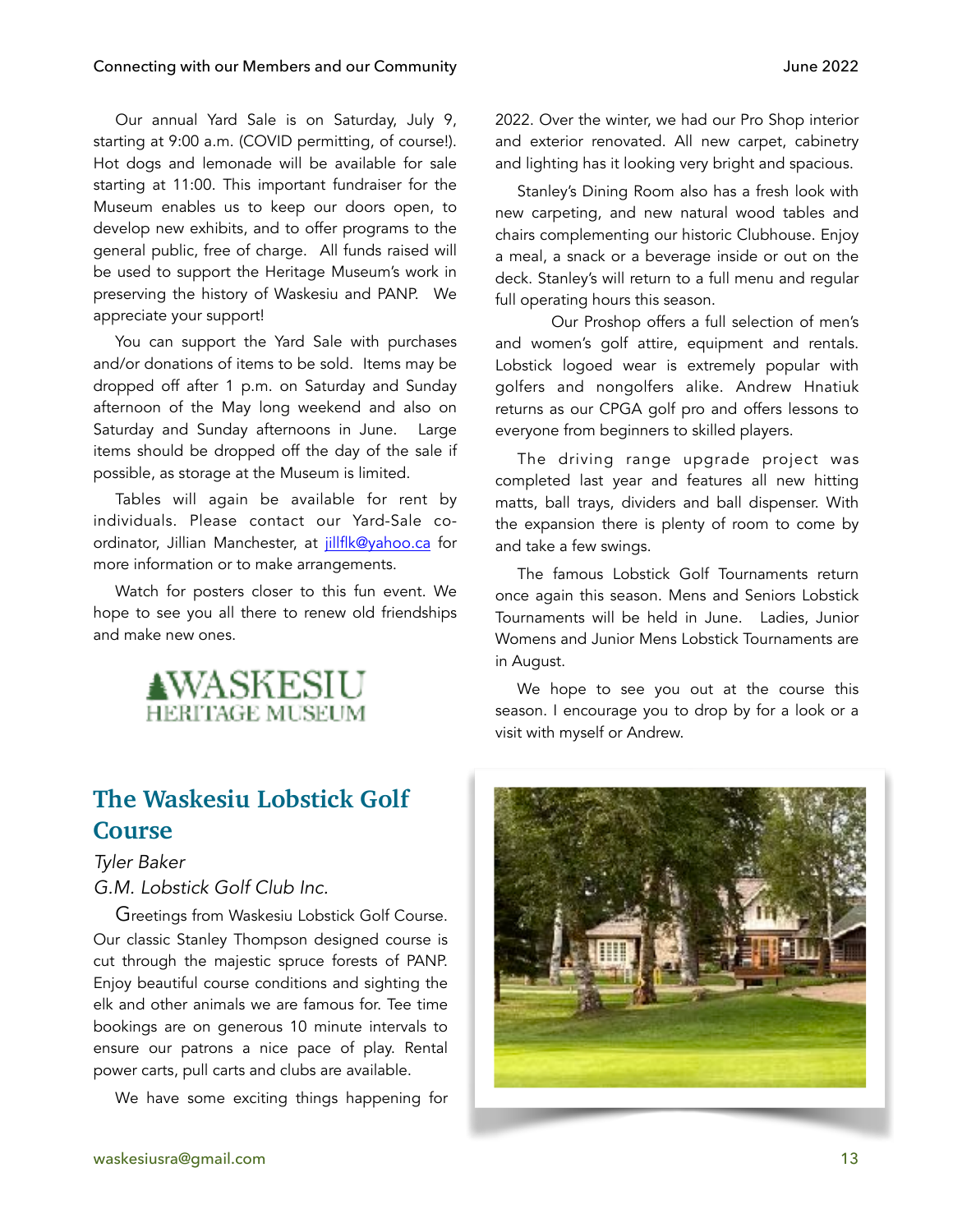### **The Lakeside Music Festival**

There's so much to experience in addition to the outdoor, free live musical entertainment August 26-28 including an Indigenous talent showcase, food vendors, beer gardens (Saturday), plus activities for kids like a free bouncy castle and face painting. Mark your calendars for this exciting weekend!

Just some of the artists performing at the festival in 2022 are:

Brock Andrews, an award-winning singer songwriter who has been nominated for 15 Saskatchewan Country Music Awards. Brock has performed on festival stages from BC to Manitoba including Riverboat Days, Country at the Creek and Country Thunder. We're so excited for him to hit our main stage August 27!

[Velvet Threads](https://www.facebook.com/velvetthreads/?__cft__%255B0%255D=AZU4YGes4h29agC1QaZ8l_WVyr9LW2ToBLXwpFm8CHcVIwwtjB_sF81lF6KLawLEVyV0F9Kdg4UZGkgfOblawUTfhGkUh8DRQCGm9V1GaoKy3qZkFinwzfP9Q-zDwV48Dr8QdWK1IKv8pIyB6kYdkkUL21qupGuyOdSlVaWrsk-cl6mTsVns-nC8Y1kUlXzTIaU&__tn__=kK-R) who joins us August 27 on the main stage. Velvet Threads are a seven-piece pop rock band from Saskatoon. On stage, this band is fun and high energy with a dynamic vigour that keeps you engaged and entertained. Embracing both past and present genres, their sound is a raw combination of soul and rock, accentuated with smooth tones layered with hints of the blues.

[Constant Reminder](https://www.facebook.com/ConstantReminder1?__cft__%255B0%255D=AZWnON9BdzxlEn34yg0rxqQ4nLxXSekFoqMt4AAEbviXlvnnHJvDLhkY8jEPjkP_yfT6J9EMHx6BozTrNe67C9Sd5hPzMT1-nzGDiFNe-XeI7k5HDGp7XKcKI-ESZunpKzcAEGbl_F-kO91Z7wkW28aRa4V1NqNtiA_O73X63r6KBX3hsS6mpwN3I3o5JndHv0w&__tn__=-%255DK-R) this rock band of brothers have been on the music scene for more than a decade and have 7 original albums under their belt. Seth, Cole, Ethan and Rene are self-taught musicians, but don't let that fool you. Constant Reminder has recently recorded at Iguana Studio in Toronto where Aerosmith, Rush, the Rolling Stones, Def Leppard and many more well-known bands have recorded. They were winners of the [panow.com](https://www.facebook.com/princealbertnow?__cft__%255B0%255D=AZWnON9BdzxlEn34yg0rxqQ4nLxXSekFoqMt4AAEbviXlvnnHJvDLhkY8jEPjkP_yfT6J9EMHx6BozTrNe67C9Sd5hPzMT1-nzGDiFNe-XeI7k5HDGp7XKcKI-ESZunpKzcAEGbl_F-kO91Z7wkW28aRa4V1NqNtiA_O73X63r6KBX3hsS6mpwN3I3o5JndHv0w&__tn__=-%255DK-R) Best of the Best (B.O.B.) Awards for Best Band of 2020.

The Oral Fuentes Reggae Band is a mixture of Reggae with an Afro/Latin Fusion. The Band consists of members from Belize, St. Lucia, Ghana, Nigeria, the Philippines, Seattle USA, and Canada. Moving to Saskatoon in the early '90s, Oral teams

up with musicians from Saskatoon and enjoys playing in many venues. We can't wait to welcome them to the main stage on August 27. Mark your calendars!

Visit https://www.facebook.com/ [waskesiulakesidefestival/](https://www.facebook.com/waskesiulakesidefestival/) to get the latest news regarding the Waskesiu Lakeside Music Festival.

### **Friends of the Park**

On Saturday, May 21, the Friends of the Park (FOP) hosted a live demonstration of Ellie Desgrange's Photography and a "Welcome Back to the Park" BBQ, the first event in a summer full of interesting, creative and inclusive planned events.

The following is a list of what is planned so far:

### July 1st, 9 am: *Elder and Blessing Ceremony*

July 2nd, 9th, 16th, 23rd, 30th, Aug. 6th, Saturday mornings 10 am - 12 noon: *Children's Morning in the Park* - Lego Castle, Puppet Show and Crafts

July 2nd, 9th, 16th, 23rd, 30th, Aug 6th, 13th, 1 pm -3pm*: Music in the Siu,* featuring artists Kelly Read, Krystle Pederson, Saltwater Joy, Raven Reid, Efren Alguzar Pereira Jr., Jack Walton, Rebecca Strong.

July 3rd, 10th, 17th, 24th, 31st, 10 am - 11 pm: *Sunday Morning Prayers with an Elder* - cultural room in the Bookstore.

July 3rd, 10th, 17th, 24th, 31st, 1pm - 2:30 (times subject to change on tipi availability): *Tipi Series* - Indigenous series featuring elder stories about Waskesiu prior to the establishment of the Park, Indigenous drums and dancers, survivalists.

August 26th: *Lakeside Music Festival Opening Night Cabaret* - doors open at 8 pm, Constant Reminder plays from 9:30pm - 1:30 am. Cover \$10.

We have some other events still in the planning stage so watch for details to come. In other news, we are in the process of making a documentary about the beaver and its importance to the environment. It will explore how the beavers changed Anahareo and Grey Owl's way of thinking and how they lived their lives. A trailer is available for viewing for those who are interested. We hope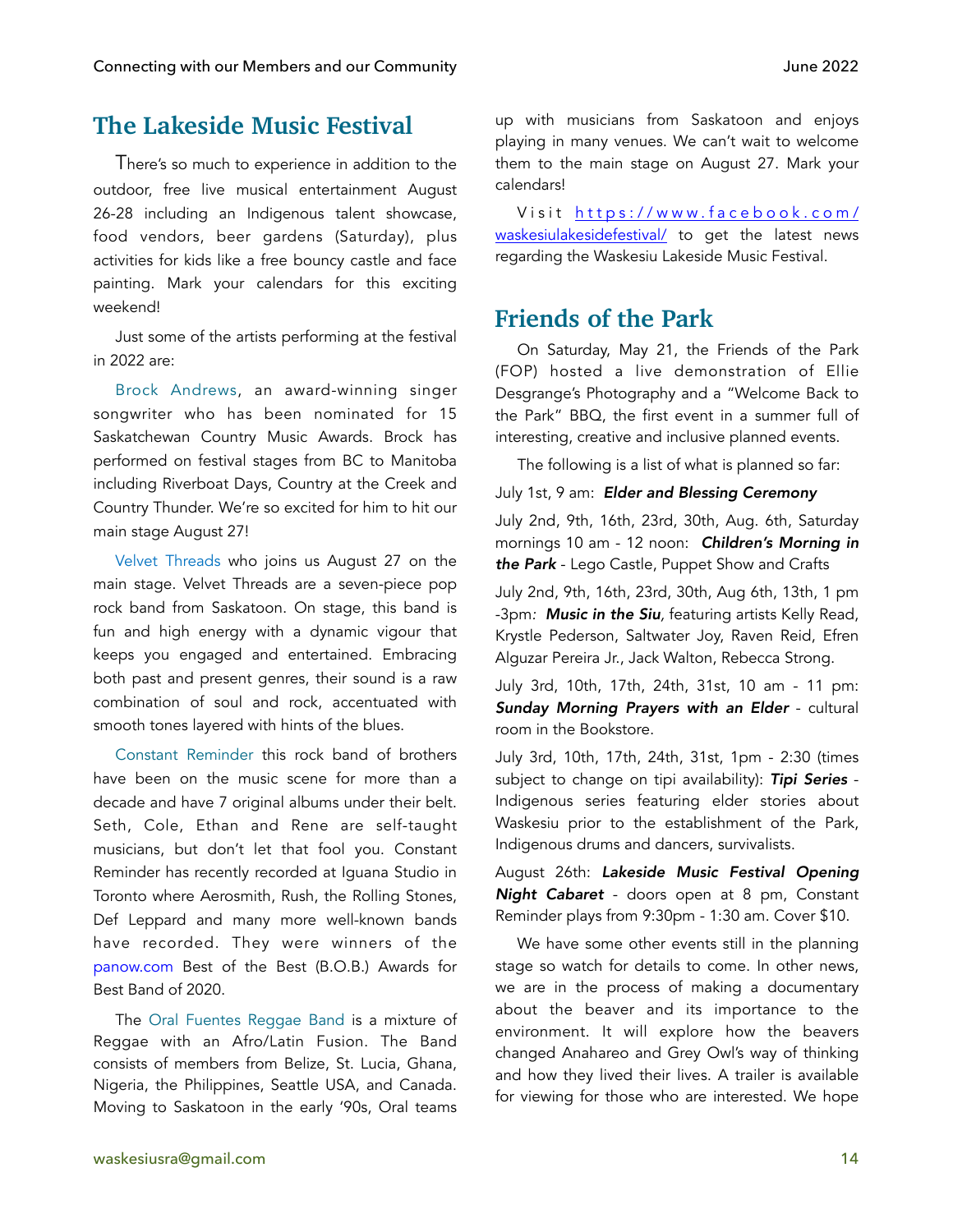to have it completed by next fall and possibly debut it at the Reel Rave Film Festival.

Our bookstore will be open on weekends in June and seven days a week starting June 27th. Hours will be from 10 am to 6 pm. Come in an explore our wide selection of books and crafts and say hello. The Friends of the Park is committed to enriching the Waskesiu experience.

### **Membership in the WSRA . . .**

The Waskesiu Seasonal Residents Association (WSRA) is a not for profit association. We work with Parks Canada, the Waskesiu Community Council and other organizations and officials within Prince Albert National Park (PANP) on matters that concern the cabin and cottage owners who are seasonal residents in the Waskesiu townsite.

Those matters include *the occupancy, use, maintenance, leasing and improvement of cottages and cabins, and the areas in which they are located.*  We also:

- ✓ Promote understanding and co-operation between leaseholders and others using PANP,
- ✓ Work to protect and enhance the environment, infrastructure, and recreational and cultural facilities within the Waskesiu townsite, and
- ✓ Provide a forum to discuss and share information on matters of concern to leaseholders.

The elected WSRA Board of Directors is made up of members from diverse backgrounds who represent the cabin and cottage area as equally as possible.

### 2021 - 2022 Board of Directors

Rob Phillips (President, Governance) Jennifer Wood (Chair, Governance) Herb Pinder (Governance) Kurt Wintermute (Governance) Kelly Prodanuk (Finance) Paul Pinder (Membership) Ron Jones (Membership) Kathy Ponath (Communications) Cheryl Cuelenaere (Communications) If you are interested in serving the community through the WSRA, please contact any member of the governance committee, or email us to learn more about opportunities.

### Waskesiu Seasonal Residents Association and Waskesiu Community Council Annual General Meetings

*Sunday, August 7th, 2022*  ATerrace Gardens

Join us for coffee at 8:30 am, followed by the WCC AGM, Parks Canada representatives Q and A and the WSRA AGM

*\*Please submit questions in advance via email to [waskesiusra@gmail.com](mailto:waskesiusra@gmail.com) by July 15th*.

The meeting will be followed by a Waskesiu Volunteer Fire Department fundraising BBQ

**Stay in touch through our page at [waskesiu.org](http://waskesiu.org) ("our community" tab) Or email us at waskesiusra@gmail.com**

### *Add your voice . . .*

*In order to reduce the effort required of volunteer canvassers who go door-to-door each year collecting WSRA memberships, the membership fee structure is set up so that you save money and add convenience by renewing your membership for 5 years.* 

### Membership costs \$30 annually or \$100 for a five year membership.

Payment can be made through cheque or email transfer. We will provide you with information on your membership standing through email. When